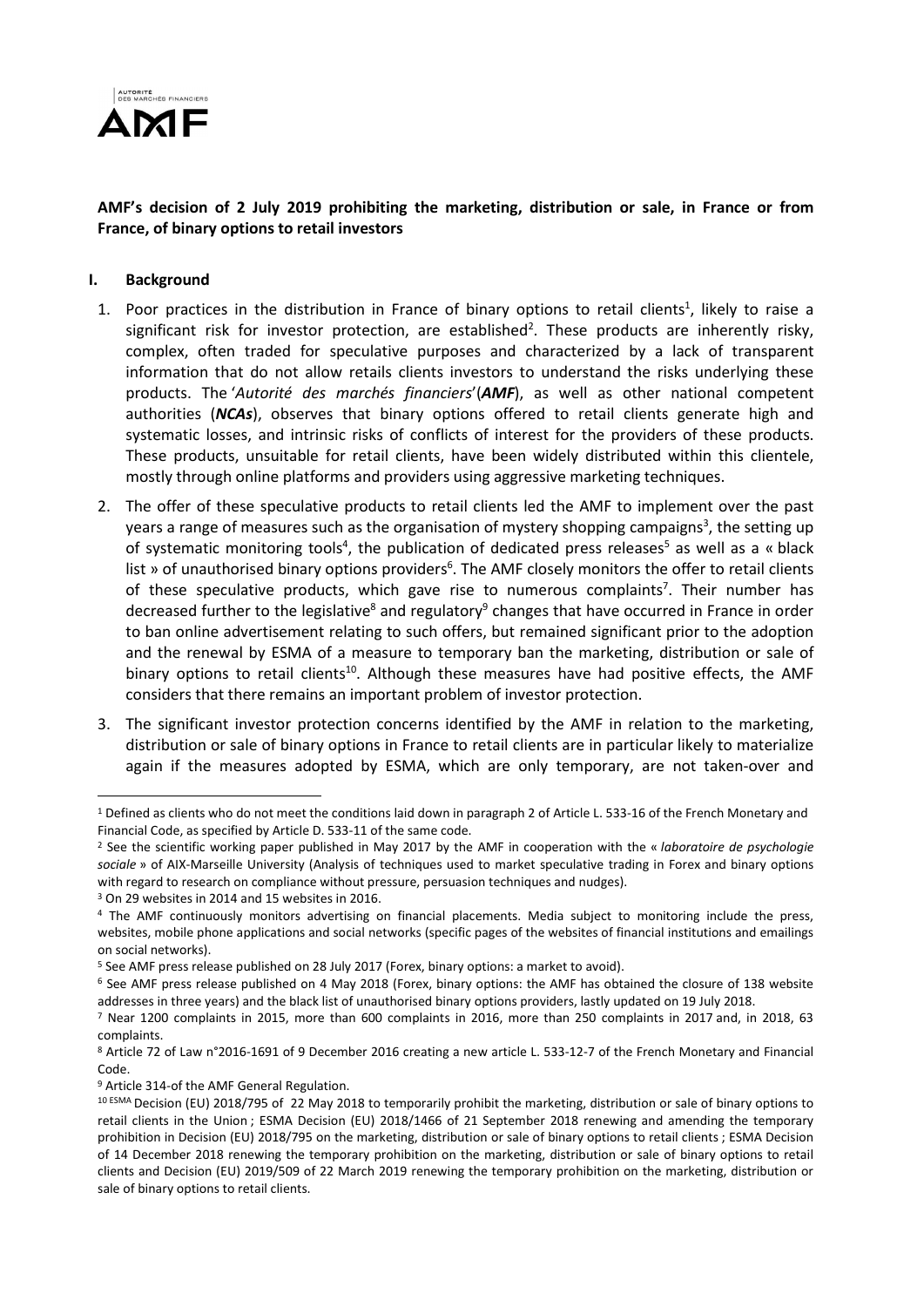

maintained by the NCAs at a national level. In order to mitigate these risks, the adoption of a decision prohibiting the marketing, distribution and sale, in France or from the France, of binary options to retail clients is necessary, in accordance with Article 42 of Regulation (EU) No. 600/2014 of the European Parliament and of the Council of 15 may 2014 "on markets for financial instruments and amending the Regulation (EU) No.  $648/2012$ " (*MiFIR*), as supplemented by the provisions of Article 21 of Regulation (EU) 2017/567 of the Council of 18 may 2016 "supplementing Regulation (EU) No. 600/2014 of the European Parliament and the Council with regard to definitions, transparency, compression of portfolio and monitoring measures relating to the intervention on the products and positions" (MiFIR Delegated Regulation). MiFIR expressly grants to the AMF a direct intervention power enabling it to prohibit or restrict the marketing, distribution or sale of certain financial instruments or financial instruments with certain specified features or certain financial activities or practices, which give rise to significant investor protection concerns or poses a threat to the orderly functioning and integrity of financial markets or to the stability of whole or part of the financial system.

- 4. The adoption by the AMF of a restriction or prohibition based on MiFIR is subject to the conditions laid down in Article 42 of MiFIR, as specified by MiFIR Delegated Regulation and detailed below.
- II. The existence of a significant investor protection concern in relation to the marketing, distribution and sale of binary options to retail clients (Article 42(2)(a) of MiFIR)
	- 5. One of the conditions set forth under Article 42(2)(a) of MiFIR is the existence of a significant investor protection concern. In accordance with Article 21(2) of MiFIR Delegated Regulation, the AMF has assessed the relevance of a number of factors and criteria and in particular those listed under points a), b), c), d), e), f), j) and v) of this Article. After taking these factors and relevant criteria into consideration, the AMF concludes that there exists a significant problem for the protection of investors, for the following reasons.
	- 6. Several NCAs have raised concerns about the marketing, distribution and sale to retail clients of binary options, which do not meet any genuine investment needs for retail clients unlike other types of options, which can serve a valuable role in hedging exposure to certain assets and present risks related to in-built and unmanageable conflicts of interest. These risks are often amplified by the very aggressive and manipulative marketing techniques used by binary option providers. While several NCAs have indicated that these products attract compulsive gambling behaviour, the AMF observes that these offers reach very diverse populations and put some investors in financial distress such as over-indebtedness. The AMF is strongly committed to alert and implement tools to address these concerns, like other NCAs such as the FSMA in Belgium.

# II.1. The degree of complexity and transparency of binary options (Articles 21(2)(a) and (d) of MiFIR Delegated Regulation)

- 7. A binary option is a financial instrument, traded or not on a trading venue, that (i) must be settled in cash or may be settled in cash at the option of one of the parties other than by reason of default or other termination event, (ii) only provides for payment at its close-out or expiry and (iii) the payment of which is limited to (a) a predetermined fixed amount or zero if the underlying of the derivative meets one or more predetermined conditions and (b) a predetermined fixed amount or zero if the underlying of the derivative does not meet one or more predetermined conditions.
- 8. Binary options are complex financial instruments, which enable investors to bet on the occurrence of a specified event in relation to the price, level or value of one or more underlying (for example a share, a currency, a commodity or an index). If the event occurs, the option pays out or, if the event does not occur, the investor loses their money. In this sense, binary options can be regarded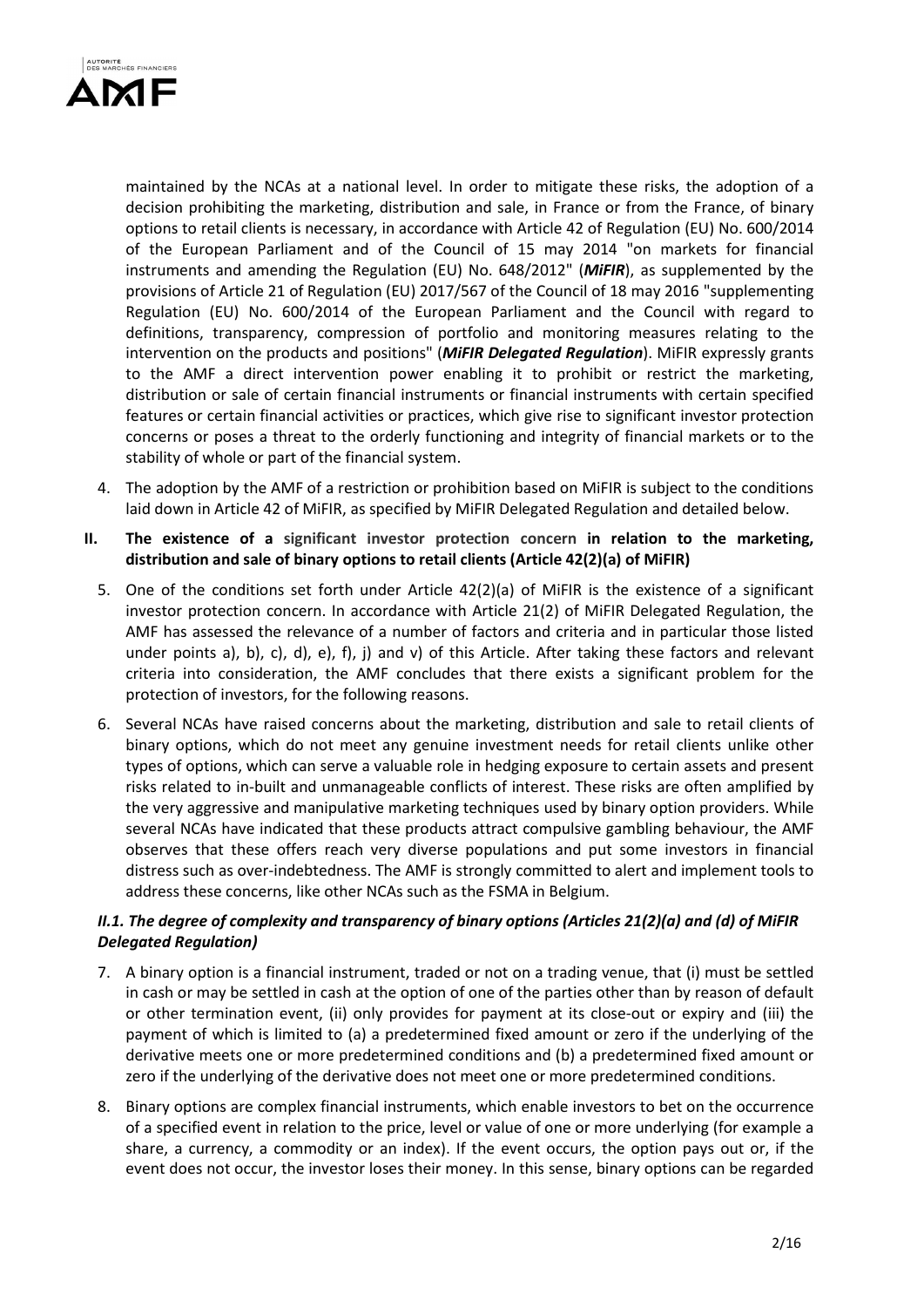

as 'yes/no propositions'. Despite this apparent simplicity, binary options have complex structure that a retail client is not able to understand. Often, the answer to this proposal depends on whether the price of the underlying is above or below a given price (the strike price). In some cases, the exercise price corresponds to the market price of the underlying at the time of entering into the contract or at a future specified time.

- 9. It is appropriate to clarify that all binary options, although marketed, distributed or sold under other names, fall within the scope of application of this Decision. Reference is made, for example, to all-or-nothing options, up-or-down options, trend options, digital options and one-touch options. It is also appropriate to ensure that this Decision includes binary options that have several different predetermined conditions, which have to be met (or not met) before the payment is provided. Therefore, a binary option that offers (i) a payment of a predetermined amount if the underlying meets a certain predetermined condition (for example the value of the underlying rises on a specific date), as well as (ii) an additional predetermined amount (a 'bonus') if the underlying meets another predetermined condition (for example the value of the underlying rises above a certain percentage). In this and similar cases, the payment of the sum of the two predetermined amounts in points (i) and (ii) would amount to the payment of a predetermined fixed amount.
- 10. This pricing structure of binary options is complex and presents a significant risk of asymmetrical information between binary options providers and retail clients, which leads to important risks in terms of investor protection. Binary options present a certain number of inherent features making them complex, difficult to value and less transparent for retail clients.
- 11. Binary option providers typically price binary options based on the market-implied or otherwise modelled probability of a specified event occurring before applying a spread or other form of transaction fee to each option such that it yields a negative expected return for the client. In order to price these products, providers use a variety of factors such as the distance from the strike price or the volatility of the underlying. Once estimated the probability of occurrence of the event, the provider receives a bonus or occasionally transaction costs in relation to the facilitation of the transaction.
- 12. Binary options offer a comparatively large return for a statistically less likely event and vice-versa<sup>11</sup>.
- 13. This pricing structure presents a number of challenges for retail clients. In particular, the pricing structure requires retail clients to accurately assess the value of the option in relation to the expected probability of the reference event occurring. Retail clients are placed in situation of significant asymmetric information towards providers, who have much greater access to information and systems to properly price and value these products. In particular, binary options providers have access to historical price data — for example, recorded price feeds from an exchange or commercial data provider in relation to a given underlying — which is not generally available to retail clients. Binary options providers also have much more experience in pricing contracts than retail clients typically do and are more likely to have developed sophisticated pricing methodologies. Furthermore, given the very short-term of most transactions retail clients face difficulties to accurately value options, even when using available pricing tools. Moreover, due to the application of spreads and other transaction fees, retail clients need to outperform expected returns on investment significantly on a regular basis to achieve profits from trading. Retail clients

 $11$  For example, for a binary option offered at a distance from the strike price, the provider may offer the client the right to purchase the option at EUR 22 for a return of EUR 100 for an event that is likely to occur 20 % of the time (equating to a fair value of EUR 20).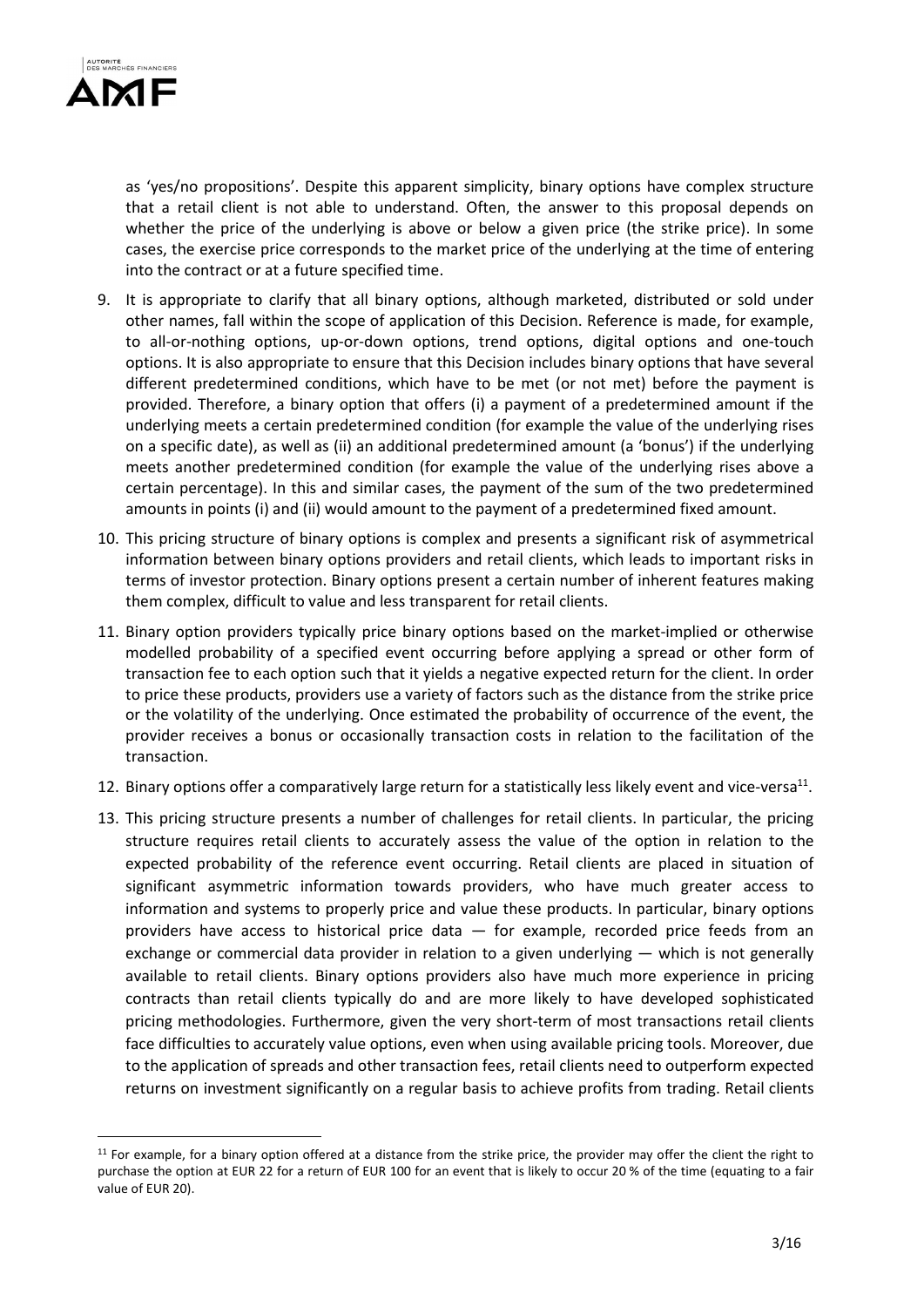

have for the vast majority of them no knowledge or experience of financial markets, which implies that it is difficult for them to assess the risk/return profile of the product.

- 14. The combined effect of the pricing structure and the application of transaction fees to each trade is that a large majority of retail client accounts lose money in aggregate even though they may make short-term profits and providers, which are typically direct counterparties to the trade, make a profit from clients in the long term through their losses from trading and through transaction fees.
- 15. Some providers offer continual two-way pricing and the ability for clients to enter and exit the trade over the course of the term of a binary option. In such a case, a client can exit their position prior to the binary option's expiry by selling it back to the provider or otherwise forfeiting the conditional payment at expiry. In return, the client receives some payment from the provider, as per the continual price offered by the provider depending on the difference between the current market price and the fixed strike price of the underlying and the time to expiry. Continual two-way pricing is an additional feature that may be offered by binary option providers. This feature adds a further layer of complexity, which makes it difficult for retail clients to value these products accurately or make a positive return on investment. This is because retail clients would need to continuously monitor the pricing and estimate the expected outcome. Furthermore, exiting a trade and entering a new one comes at an additional cost to the client due to the application of a spread to the offer price or through transaction fees.
- 16. Binary options are complex products, which are generally traded over the counter. As such the pricing, performance and settlement of binary options is not standardised. This impairs retail clients' ability to understand the terms of the product. The differences in the type of propositions that form the basis of a binary option, the complex pricing structure, the possible existence of continual two-way pricing and the existence of even more complex offerings such as options that package together a set of binary options, may add to the complexity of these products and further undermine retail clients' ability to understand them
- 17. Binary options providers are typically the counterparty to their retail clients' trades, with the provider determining the price at execution and the payment at expiry. In addition, providers often require clients to acknowledge that the prices used to determine the value of the binary option may differ from the price available in the respective underlying market. This means that it may not always be possible for retail clients to check the accuracy of the prices received from the provider. These factors make it extremely complex for retail clients to value binary options objectively. The high level of complexity and poor degree of transparency associated with binary options therefore confirms that a significant investor protection concern exists.
- 18. The features and characteristics of binary options, which are the fundamental source of the identified detriment to retail clients, remain the same whether or not these products are traded on a trading venue or securitised. Binary options traded on a trading venue would still present a negative expected return to investors, while offering a payoff structure that is not well suited to hedging or to performing other economic functions that could form a compensating benefit. Notably, these properties hold true at any time prior to the expiry of the option. The existence of a secondary market in particular, therefore, does not change the fundamental characteristics that cause detriment to retail clients.

# II.2. The particular features or components of binary options (Article 21(2)(e) of MiFIR Delegated Regulation)

19. Binary options are typically very short-term investments, in some cases expiring minutes after being entered into, which makes them extremely speculative in nature.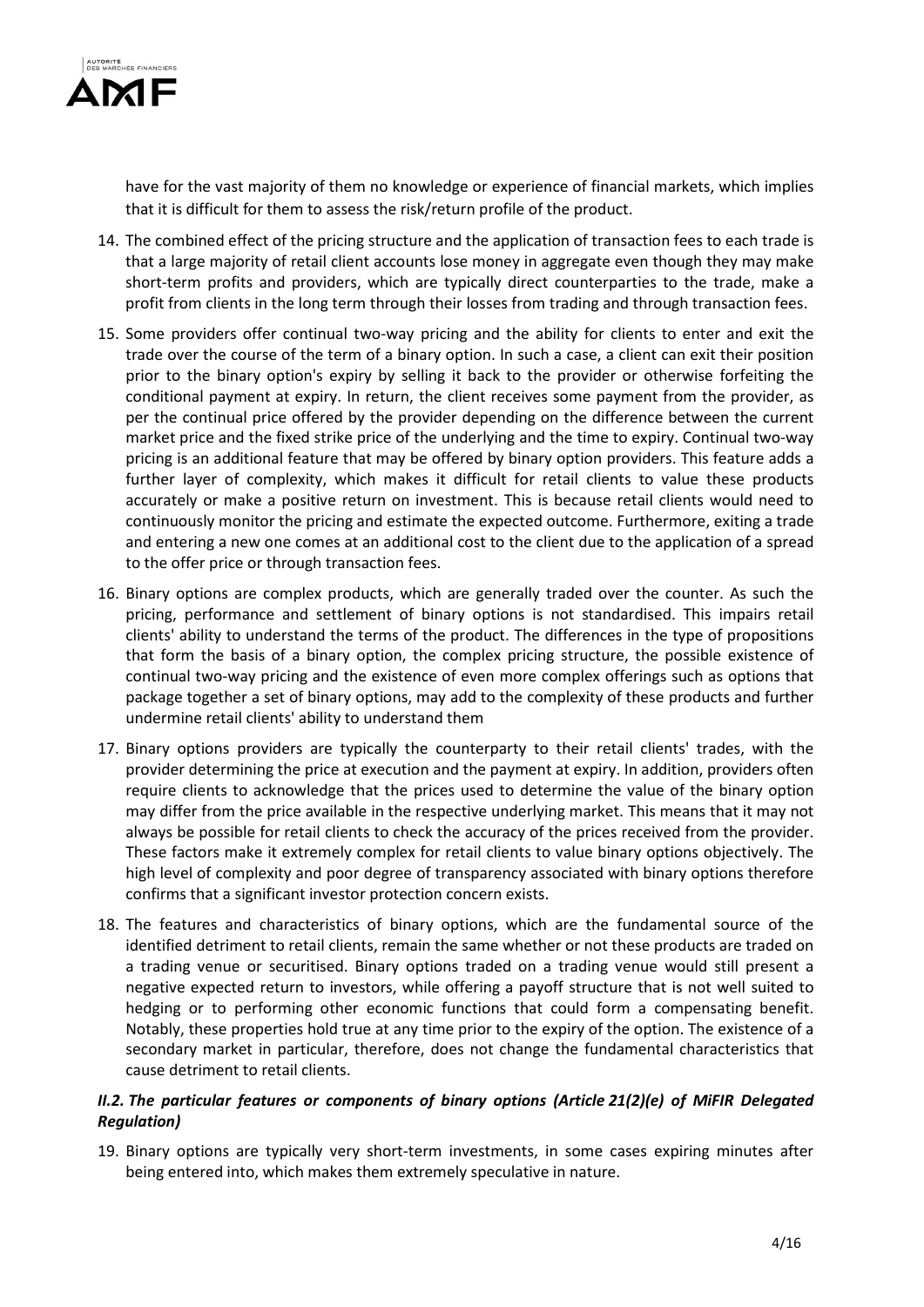

- 20. The binary outcome nature of binary options mean that they are primarily used for speculative purposes. The payment of a fixed monetary amount or zero limits the value of binary options as a hedging tool in contrast to traditional options, which allow the client to manage their risk by setting a ceiling or floor for a specific asset that they may have direct exposure to. This feature is exacerbated by the typical short term of binary options.
- 21. Furthermore, binary options are priced according to the probability of an event occurring, in a similar manner as traditional fixed-odds bets (for example on sporting events). This feature, in addition to the very short term of transactions and to the fact that investors stand either to make a very large return or to lose their entire investment, may lead to investors' addictive behaviour, as also found in relation to gambling products.
- 22. As mentioned above, binary options providers usually act as direct counterparty to the client's trade, hence placing these to their advantage. This business model places the provider's interests in direct conflict with those of its clients, which increases the risk that the provider may manipulate the price of the underlying at expiry of the binary option or extend the term of the binary option by seconds or milliseconds so as to avoid having to pay out on the option contract. The risk of conflict of interest is particularly acute for binary options, as the payment structure of these products is determined by whether the underlying has reached the specified strike price at expiry. Practices have been observed whereby binary options providers apply an asymmetrical or inconsistent mark up to core spreads on the underlying, which results in the option being 'out of the money' where it otherwise would be 'in the money' at expiry. In addition, the distribution models observed in this sector of the market bear certain and sometimes inherent conflicts of interest and the pressure to maintain a pipeline of new clients increase the potential for conflicts of interest to occur.
- 23. Given that binary options structurally have negative expected returns, the more positions an investor takes, the more likely they are to lose money on a cumulative basis $^{12}$ .
- 24. The high risk of binary options being traded speculatively as well as of conflict of interests between binary options providers and their clients confirm the existence of a significant investor protection concern.

# II.3. The size of potential detrimental consequences and the degree of disparity between returns for investors and the risk of loss (Articles 21(2)(b) and (f) of MiFIR Delegated Regulation)

25. Considering the speculative and short-term nature of binary options, expected negative returns associated with binary options are a major concern for the AMF. Furthermore, as mentioned above, binary options do not provide any hedging benefit for investors and these inherently speculative products give rise to significant risks of financial loss for retail investors. Based on data gathered by ESMA from a number of NCAs, ESMA estimates that the number of retail clients' trading accounts from EEA-based CFD and binary option providers increased from 1,5 million in 2015<sup>13</sup> to approximately 2,2 million in 2017<sup>14</sup>. These data are supported by those provided by NCAs

<sup>12</sup> For instance, for a binary option with a 50 % win probability and a return of 80 % of the amount invested if at expiry the option is 'in-the-money', an investor faces around a 75 % probability of suffering a cumulative loss over 20 trades. See ESMA's Product Intervention Analysis: Measure on Binary Options, 2018.

<sup>13</sup> Given the frequent cross-border dimension of the activity of product providers, this figure may include clients from non-EEA States. With particular regard to the UK, the number of CFD funded client accounts has risen from 657 000 in 2011 to 1 051 000 at end-2016. However, these figures do not exclude dormant client accounts or multiple accounts used by the same retail client. The figures provided by the CY-CySEC have been compiled on the basis of accounts opened in CY-CySEC authorised providers offering these products.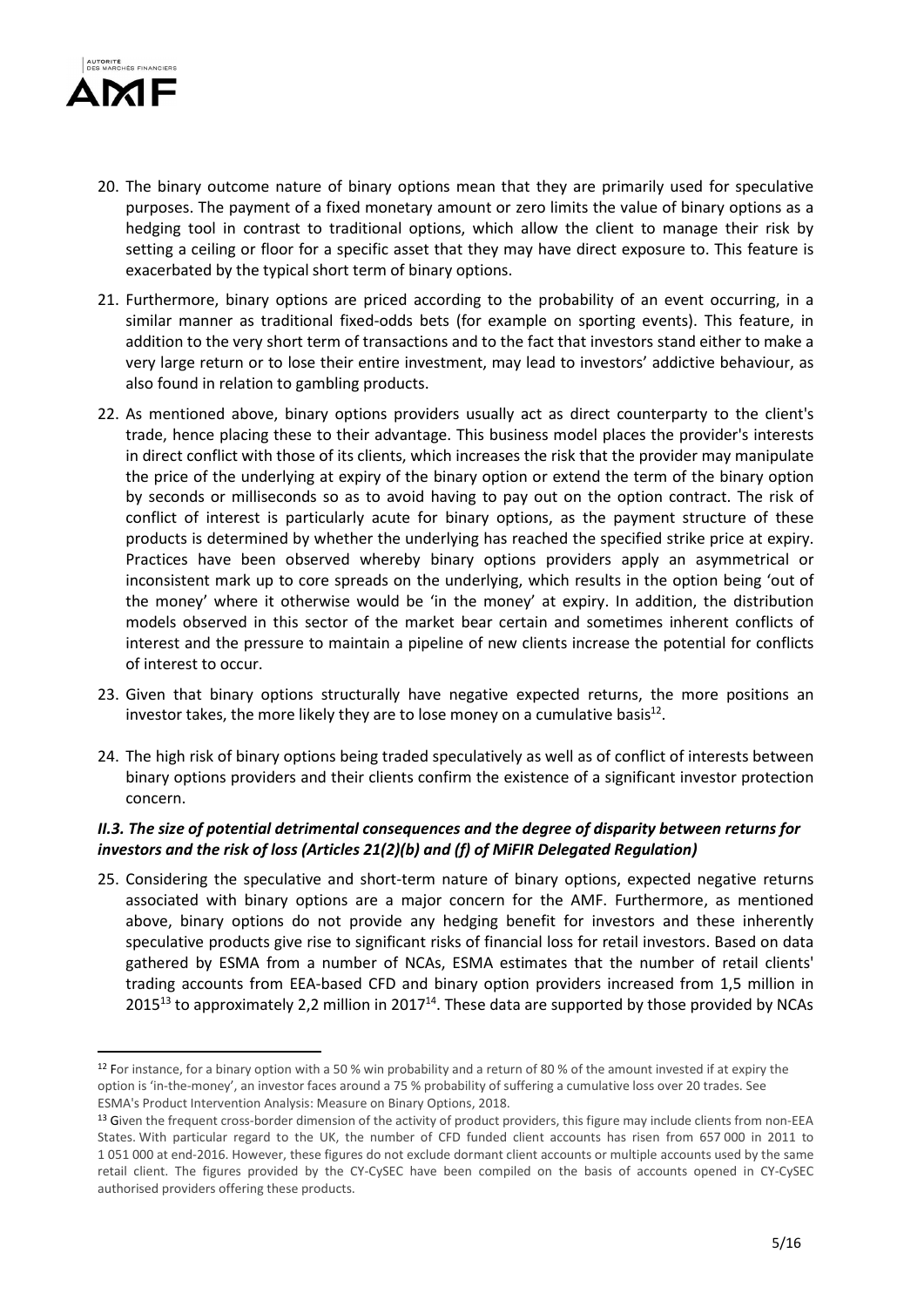

to ESMA<sup>15</sup>. Information available to the AMF also shows that the number of retail clients investing in these products and the number of providers offering or selling them remains important, even though a decline has been observed as a result of the legislative and regulatory measures adopted at national level and of the measures adopted subsequently by the ESMA.

- 26. Thus, the AMF received 63 investors' complaints in 2018 in relation to binary options (compared to circa 320 in 2017, 600 in 2016 and circa 1200 in 2015). The AMF also registered nearly 300 websites and entities offering binary options without authorisation<sup>16</sup>.
- 27. Data from other NCAs help establishing that, on average, retail clients record losses in more than 80% of the cases when investing in binary options<sup>17</sup>. These data are further corroborated at international level, in particular by IOSCO $^{18}$  and ESMA $^{19}$ .
- 28. Within the framework of the renewal of its product intervention measure, ESMA obtained new information relating to binary options that are sufficiently long-term, are accompanied by a prospectus and are fully hedged by the provider or another entity in the provider's group, and are therefore unlikely to give rise to the significant investor protection concern identified in Decision (EU) 2018/795. While the degree of complexity of this specific type of binary option is comparable to that of binary options generally, the minimum term requirement ameliorates the negative effects of complexity and opacity for investors. Investors can more reasonably take an informed view of the market over a period of 90 days or longer from the date when the product was first issued than over the very brief terms characteristic of the wider binary options market. A term of 90 days or longer reduces the scope for frequently repeated speculative trades that worsen losses and are associated with addictive behaviour. The publication of a prospectus ensures a minimum level of transparency around these longer-term products. It ensures that in relation to the marketing, distribution or sale of these products to retail clients, prescribed information on the provider, including its business model and financial statements, and the risks and characteristics of the product, is made available to investors. Furthermore, the prospectus is subject to the scrutiny of the relevant NCA $^{20}$ . Accordingly, binary options that fulfil all these three criteria should be explicitly excluded from the scope of the national intervention measure decided by the AMF. In addition, in the context of the renewal of its product intervention measure and further to the report of an increase in the number of clients treated as professional clients on request since the entry into force of its measure, ESMA also specified that retail clients may request to be treated as professional clients when, in particular, clients submit a request in writing in accordance with all the requirements set out in the applicable legislation. Providers should ensure that they comply at all times with those requirements. In addition, ESMA noted that some third-country firms were actively approaching Union clients or were marketing the possibility for retail clients to move their accounts to an intra-group third-country entity and recalled that, without authorisation or registration in the Union, third-country firms are only allowed to offer services to clients established or situated in the Union at the client's own exclusive initiative. Finally, ESMA also stated to be aware that firms were starting to provide other speculative investment products. In

```
18 IOSCO - Final Report - Report on the IOSCO Survey on Retail OTC Leveraged Products, December 2016.
```
<sup>14</sup> As far as the UK is concerned, this figure does not include non-UK clients of UK authorised firms which in 2016 was estimated at approximately 400 000. For the other Member States which provided the data to ESMA, the figure may include clients from non-EEA States.

<sup>15</sup> See ESMA Decision (EU) 2018/795 of 22 May 2018.

<sup>16</sup> 336 as of 30 April 2019.

<sup>17</sup>See ESMA Decision (EU) 2018/795 of 22 May 2018.

<sup>19</sup> ESMA, Product Intervention Analysis: Measure on Binary Options, 2018.

<sup>&</sup>lt;sup>20</sup> See ESMA Decision (EU) 2018/1466 of 21 September 2018 renewing and amending the temporary prohibition in Decision (EU) 2018/795 on the marketing, distribution or sale of binary options to retail clients, recitals 13 to 18.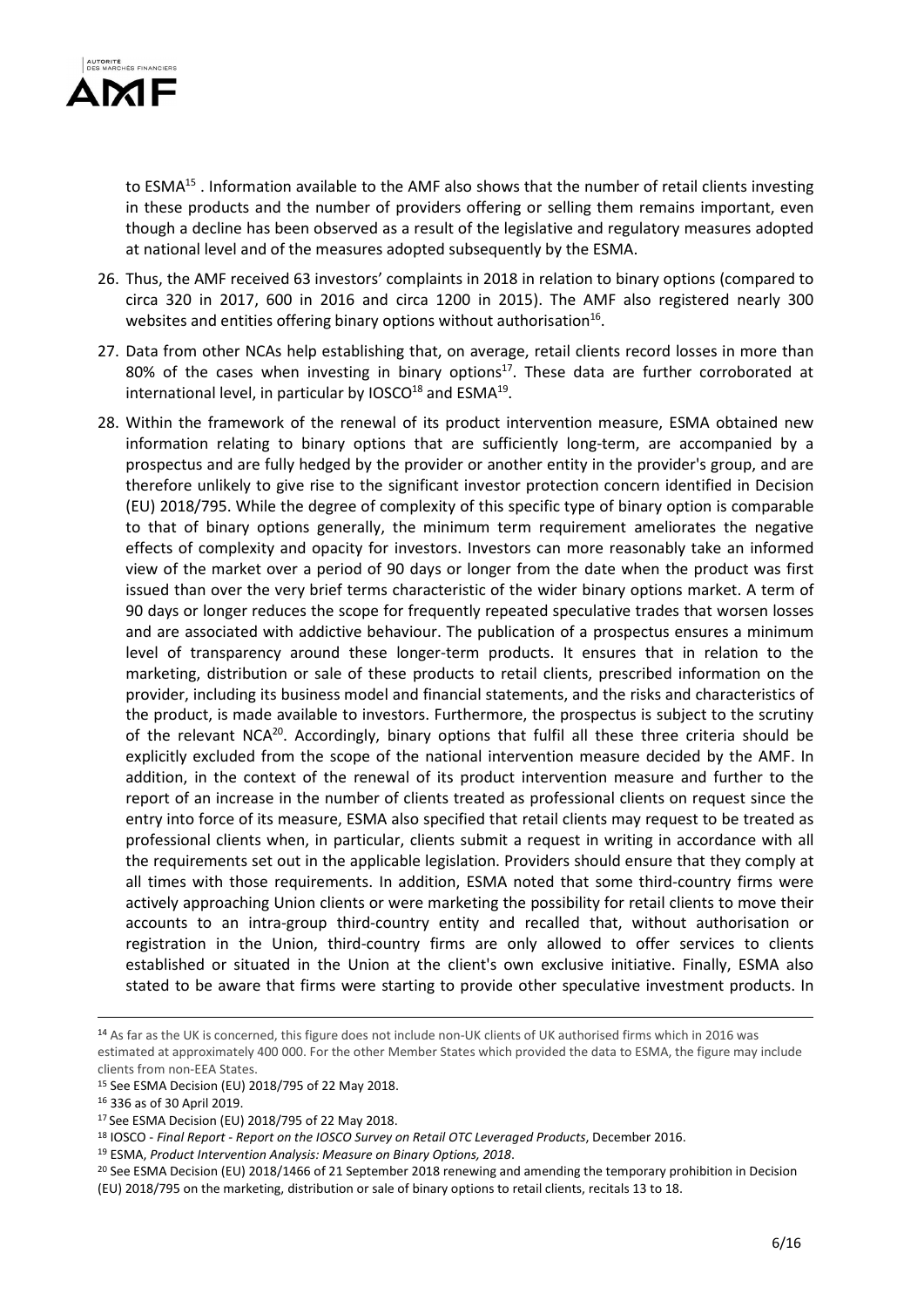

this context, the AMF will continue to monitor the offer of products subject to this decision so as to ensure that providers comply with their obligations.

29. ESMA also obtained information on existing products that at the end of the term have one of two predetermined payouts, neither of which is less than the initial investment. The payout for this type of binary option could be the higher or the lower one, but in both circumstances, the investor would not lose money compared to its total investment in the product<sup>21</sup>. Taking into account those elements, which demonstrate that the potential detrimental consequences for investors of products with such characteristics is limited, and in view of its objective, the national intervention measure decided by the AMF should explicitly exclude whose payoff structure does not put the investor's capital at risk.

### II.4. The type of clients involved (Article 21(2)(c) of MiFIR Delegated Regulation)

30. Prior to the adoption by ESMA of a product intervention measure, binary options were widely marketed, distributed or sold to the retail mass market. However, the complexity of binary options, as described in this Decision, makes it difficult for the majority of retail (unlike professional) clients to properly understand and assess the actual risk they incurred when dealing with these products. The evidence of losses observed in retail client accounts and described in this Decision demonstrates that binary options are unsuited to retail clients.

## II.5. Marketing and distribution practices in relation to binary options (Article 21(2)(j) of MiFIR Delegated Regulation)

- 31. Marketing and distribution practices in relation to binary options, in particular the distribution networks used, the lack of information on risks and the promotional offers raise important concerns for investor protection, as further detailed below.
- 32. Although binary options are complex products, they are offered to retail clients most commonly via electronic trading platforms, without the provision of investment advice or portfolio management. An assessment of appropriateness is required in such cases pursuant to Article 25(3) of MiFID 2. However, this assessment does not prevent binary options providers or their clients or potential clients proceeding with a transaction, subject to a simple warning to the client. This can occur where the client has provided no or insufficient information to the provider as to their knowledge and experience in the investment field relevant to the specific type of product as well as where the provider has concluded that the product is not appropriate for the client. This enables retail clients to access products, such as binary options, which, by their features, should not be distributed to them.
- 33. The AMF also noted that, for 2016, the number of new advertisements (TV, radio, internet) for speculative trading (binary options, CFDs, forex) represented 36 % of all new advertisements in the financial sector, and 45 % of all new advertisements for financial instruments. The AMF has also observed that the marketing and distribution of binary options implies in most cases aggressive marketing practices, such as commitment and persuasion techniques<sup>22</sup>. Comparable practices are also observed by other NCAs<sup>23</sup>.
- 34. A common feature of marketing and sales techniques adopted by the binary option industry is the offer of trading (monetary and non-monetary) benefits, such as bonuses to attract and encourage

<sup>21</sup> See ESMA Decision (EU) 2018/1466 of 21 September 2018, recital 20.

<sup>&</sup>lt;sup>22</sup> AMF, Analysis of techniques used to market speculative trading in Forex and binary options with regard to research on compliance without pressure, persuasion techniques and nudges, 10 May 2017.

<sup>23</sup> See ESMA Decision (EU) 2018/795 of 22 May 2018, recital 40.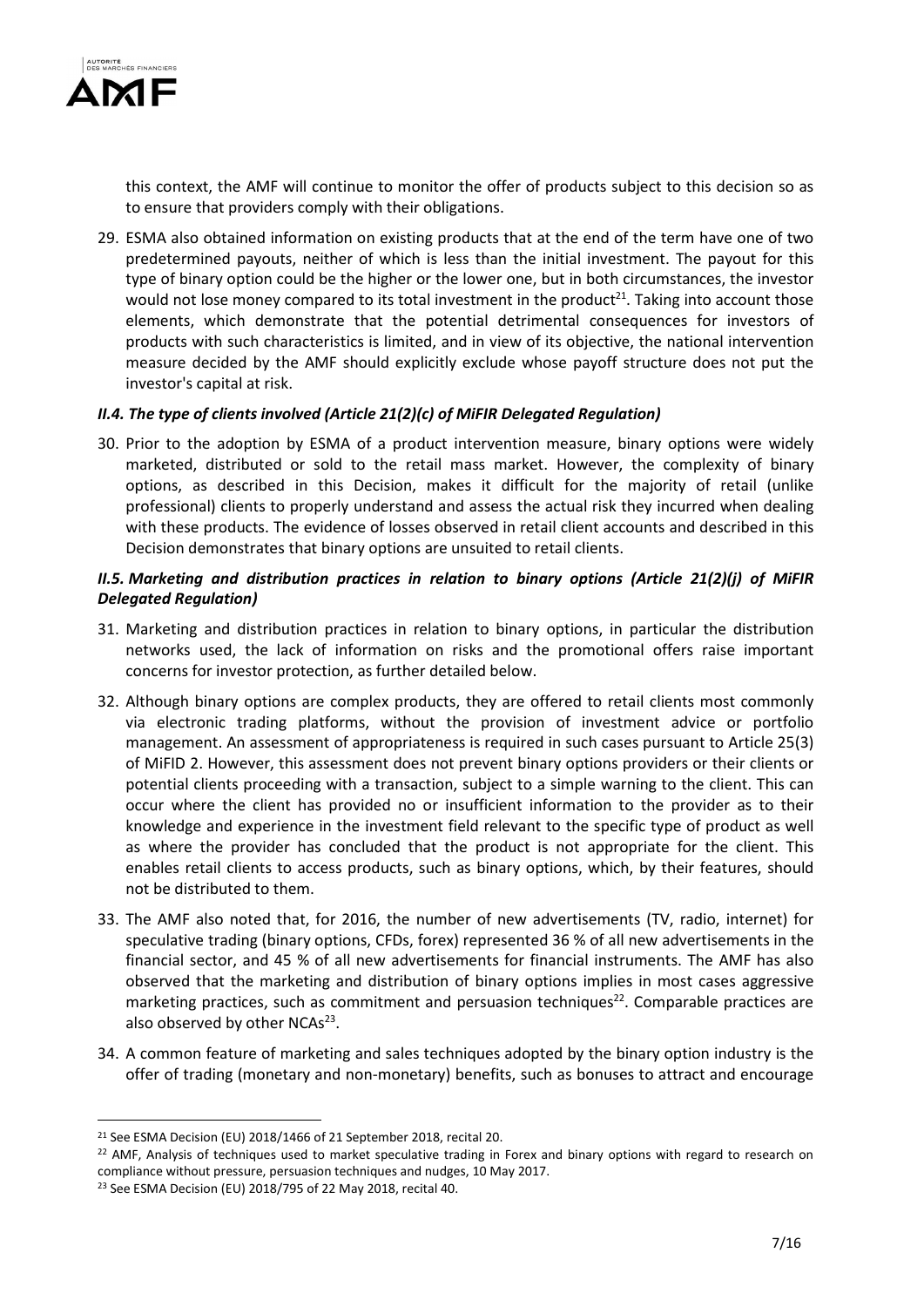

retail clients to invest in binary options, the offer of gifts, trading tutorials or reduced transaction costs.

- 35. These offers may distract investors from the high-risk nature of the product. They are typically targeted to attract retail clients and incentivise trading. Retail clients can consider these promotions as a central product feature to the point they may fail to properly assess the level of risks associated with the product.
- 36. These practices are directly inspired by the online betting industry. Some providers marketing the relevant products offer 'welcome bonuses' for any account opening as well as bonuses based on the invested amounts (volume bonuses).
- 37. Supervisory work by several NCAs discovered that the terms and conditions on promotional offers are often misleading and that many clients reported difficulties in withdrawing funds when trying to use such bonuses or are unaware that their access to the bonus offer or funds depends on a specified volume of trades. Given the feature of negative expected returns associated with trading in binary options, this often means that clients lose more money from trading more frequently than they otherwise would have without receiving a bonus offer $^{24}$ .
- 38. In this regard, analysis led by the AMF notably allows to demonstrate that the client typically has to invest 20 or 30 times the amount of the bonus to have the right to withdraw the money<sup>25</sup>.
- 39. Marketing and distribution practices in relation to binary options also raise concerns about the compliance of providers of binary options with their obligations to give clients fair, clear and not misleading information or act in the best interests of clients. The quality of information provided to retail clients about binary options, for example on providers' websites, raise questions as regards the functioning of these products and the risks involved.
- 40. Some examples that are not compliant with the obligation for information to be fair, clear and not misleading and which use techniques drawing clients' attention but not necessarily reflecting the suitability of the product relate to:
	- (i) website content or information presented in a language that is not a national language of the Member State where the services are to be provided, or presented in the official language but based on translations of insufficient quality, such that this is likely to hamper the comprehension of the information presented; and
	- (ii) presenting information that emphasises the possible benefits associated with investing in binary options without also giving a fair and prominent indication of the relevant risks, suggesting that these speculative products are suitable or appropriate for all investors or that making a return is a simple task.
- 41. The marketing and distribution practices associated with binary options described above confirms the existence of a significant investor protection concern.

# II.6. Riks related to the threat to investors' confidence in the financial system (Article 21(2)(v) of MiFIR Delegated Regulation)

42. The combination of factors such as the degree of complexity and lack of transparency of binary options, the high risk of loss of a substantial part or, often, of all of the investment, the negative expected return of the product for investors, the misleading and aggressive nature of many

<sup>24</sup> See ESMA Decision (EU) 2018/795 of 22 May 2018, recital 46 and 47.

<sup>&</sup>lt;sup>25</sup> See ESMA Decision (EU) 2018/795 of 22 May 2018, recital 47(1) and IOSCO Report on the Survey on Retail OTC Leveraged Products, page 32.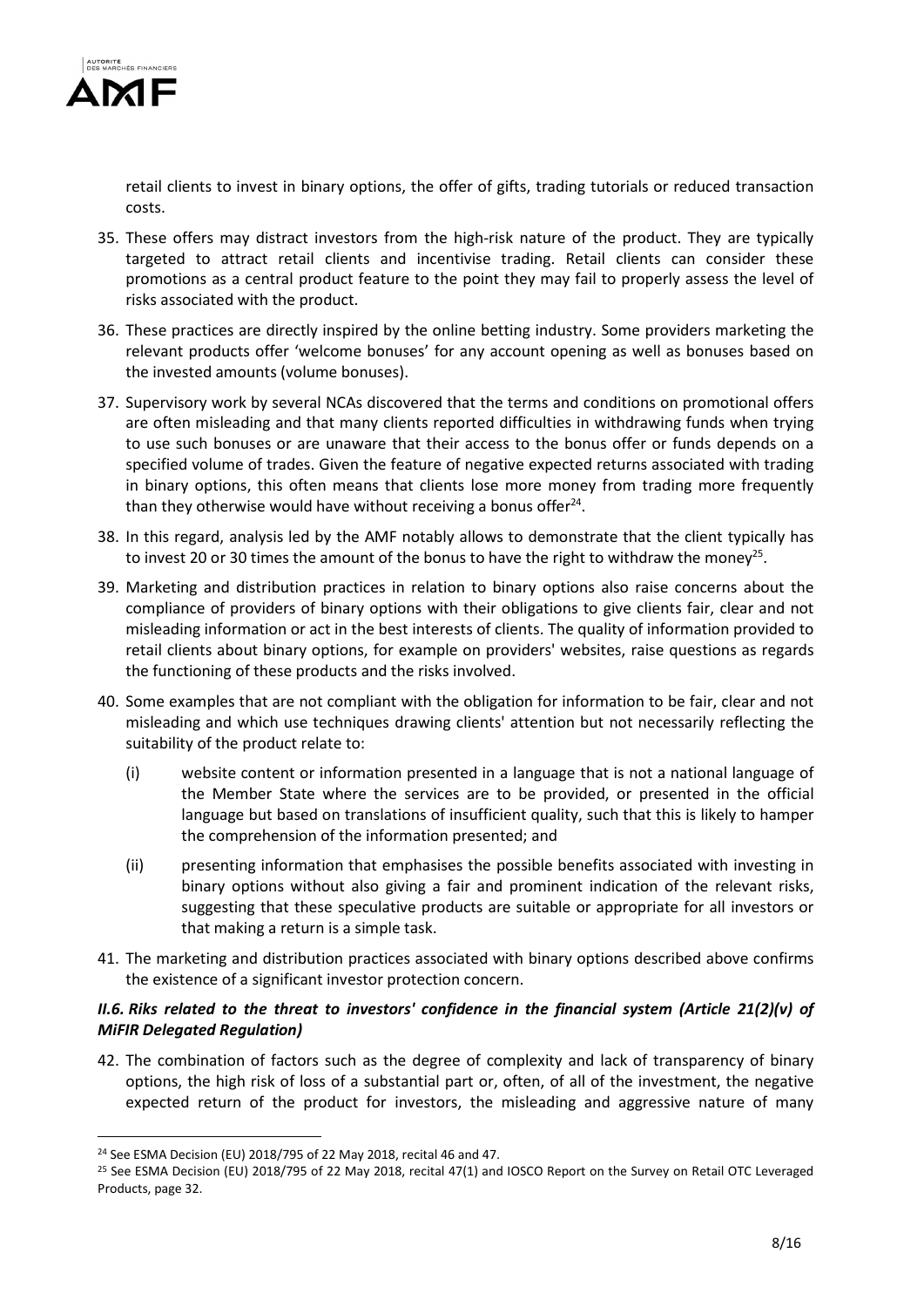

marketing and distribution activities, as well as the size of potential detrimental consequences, all contribute to increase the probability that retail clients may lose confidence in the financial system.

43. Given the high probability of clients suffering losses on investments made in binary options, investors who have no other experience of investing in financial instruments and have been attracted by the aggressive marketing conducted by binary option providers may conclude that these products are representative of all financial instruments. Given the high number of retail clients having invested in binary options and the number of complaints in respect of these products, one may consider that these products are likely to adversely affect investors' confidence in the financial system.

### III. The insufficiency of regulatory requirements under Union law to address identified concerns (Article 42(2)(b) of MiFIR)

- 44. As required under Article 42(2)(b) of MiFIR, the AMF has considered the existing regulatory requirements in the Union that are applicable to binary options in order to determine, on reasonable grounds, whether or not these requirements do sufficiently address the significant investor protection concerns identified in relation to binary options distributed to retail clients and if the issue would not be better addressed by improved supervision or enforcement of existing requirements. In this regard, the provisions set out in MiFID 2, in Regulation (EU) No 600/2014 (MiFIR) and Regulation (EU) No 1286/2014 of the European Parliament and of the Council on key information documents for packaged retail and insurance-based investment products (PRIIPs **Regulation**) appear as the relevant provisions applicable to marketing, distribution and sale of binary options to retail clients<sup>26</sup>. The most relevant requirements set out in these regulations are recalled below, accompanied by explanations about the fact that they do not, directly, or as appropriate, take into account the important concerns identified in relation to the marketing of binary options to retail clients.
- 45. The provisions arising from MiFID 2 and MiFIR applicable to binary options are, in their scope and content, similar to those existing under Directive 2004/39/EC (MiFID). While the adoption of MiFID 2 and MiFIR aimed to improve several notable aspects of investment services and activities to strengthen investor protection (including through product intervention powers), the improvements in a number of relevant provisions do not address the specific concerns described in this Decision. From the perspective of the risks and the investor detriment addressed in this decision, several provisions have therefore remained substantially unchanged.
- 46. The requirements to provide appropriate information to clients have been further detailed in MiFID 2, with a significant improvement in the area of the disclosure of costs and charges, with investment firms required to provide clients with aggregated information on all costs and charges in connection with the investment services and the financial instruments. However, disclosurebased rules alone — including improved information on costs — are clearly insufficient to tackle the complex risk arising from the marketing, distribution or sale of binary option to retail clients.
- 47. In particular, Article 24(3) of MiFID 2 requires inter alia investment firms to ensure that all information, including marketing communications, addressed to clients or potential clients is fair, clear and not misleading. Article 24(4) of MiFID 2 further requires investment firms to give

<sup>26</sup> In particular, they include: (i) the requirement to provide appropriate information to clients in Article 24(3) and (4) of Directive 2014/65/EU (51); (ii) the suitability and appropriateness requirements in Article 25(2) and (3) of Directive 2014/65/EU (52); (iii) the best execution requirements in Article 27 of Directive 2014/65/EU (53); (iv) the product governance requirements in Articles 16(3) and 24(2) of Directive 2014/65/EU; and (v) the disclosure requirements in Articles 5 to 14 of Regulation (EU) No 1286/2014.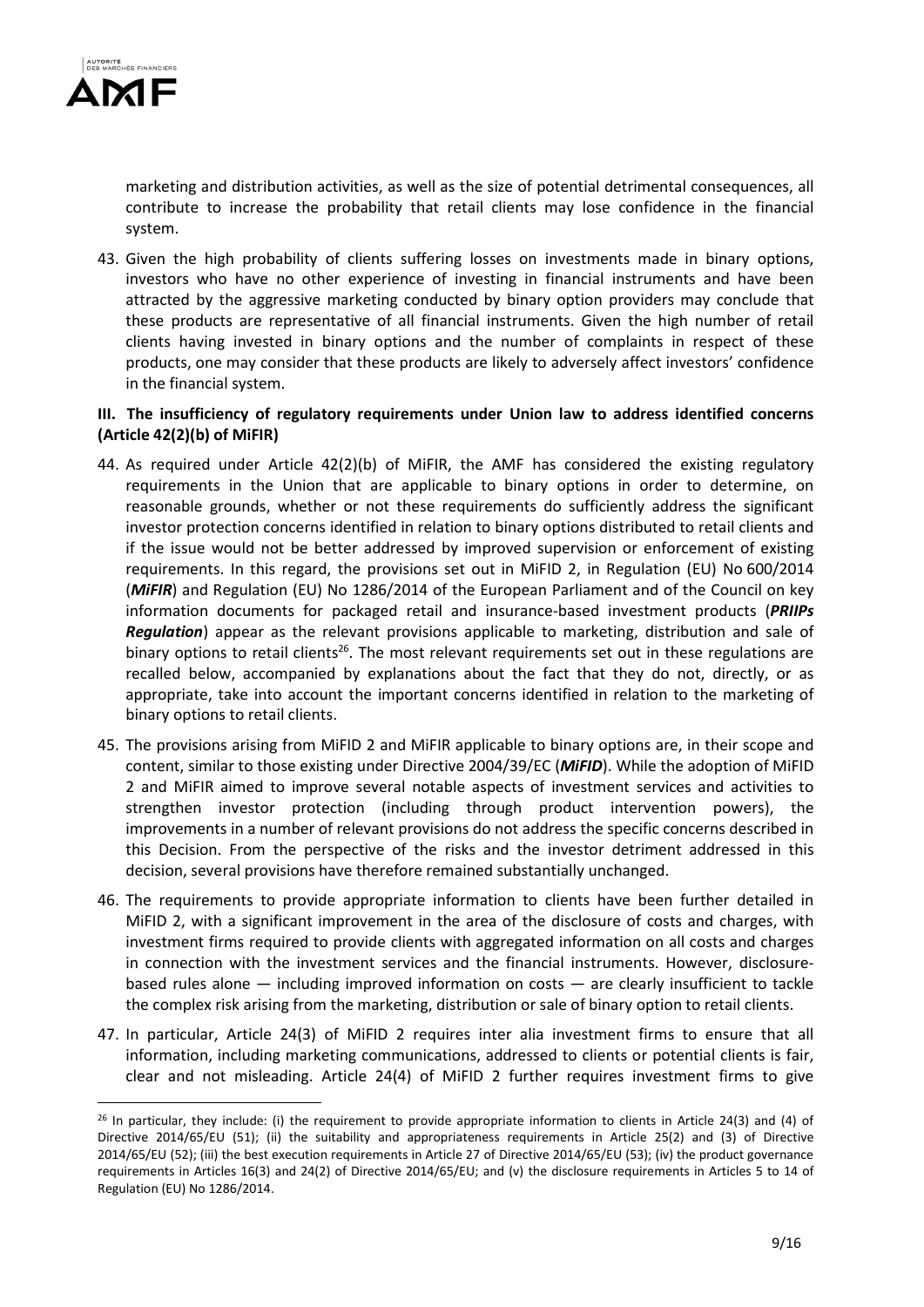

appropriate information in good time to clients and potential clients with regard to the firm and its services, the financial instruments and proposed strategies, execution venues and all costs and related charges, including notably guidance on and warnings of the risks associated with investing in those financial instruments and whether the financial instrument is intended for retail or professional clients. Based on the description of investor protection concerns in relation to binary options (in particular their complexity, riskiness and expected negative return), it is clear that such investor detriment cannot be entirely and adequately controlled through the mere application of these rules. This type of disclosure does not sufficiently draw clients' attention to the concrete consequences (negative expected returns) of investing in these products and does not address concerns inherent to the product's features.

- 48. The AMF has also taken into consideration the relevance of the disclosure rules under PRIIPs Regulation. This regulation lays down uniform rules on the format and content of the key information document to be provided by manufacturers of packaged retail and insurance based investment products ('PRIIPs') to retail investors in order to help them understand and compare the key features and risks of a PRIIP. In particular, Article 5 of this regulation sets out inter alia a methodology for the presentation of the summary risk indicator and accompanying explanations including whether the retail investor can lose all invested capital or incur additional financial commitments. However, this type of disclosure does not sufficiently draw retail clients' attention to the consequences of investing in binary options in particular. For example, the performance ratio only relates to the individual binary option product and does not provide the client with the overall percentage of retail client accounts that lose money.
- 49. More generally, a disclosure-based regulatory solution is inappropriate for these products, which are in themselves unsuitable for retail clients.
- 50. MiFID 2 also strengthened the requirements on suitability by requiring the delivery of a suitability report to the client and refining the suitability assessment. In particular Article 25(2) of MiFID 2 requires binary options providers to obtain the necessary information regarding the client's or potential client's knowledge or experience in the investment field relevant inter alia to the specific type of product, the client's or potential client's financial situation including their ability to bear losses, and their investment objectives including their risk tolerance so as to enable the binary options provider to recommend the client or potential client financial products that are suitable for them and are in accordance with their risk tolerance and ability to bear losses. However, the suitability requirements are only applicable to the provision of investment advice and portfolio management and hence they are usually irrelevant in relation to the marketing, distribution or sale of binary options, which mostly occurs via electronic platforms, without the provision of investment advice or portfolio management.
- 51. Furthermore, the objectives of the suitability assessment (considering products against clients' knowledge and experience, financial situation and investment objectives) are substantially unchanged compared to the regime in MiFID and, as evidenced in this Decision, have not been sufficient to avoid the investor detriment identified.
- 52. MiFID 2 also strengthened the requirements on appropriateness, mainly by narrowing down the list of non-complex products and therefore restricting the scope of products for execution-only services. Article 25(3) of MiFID 2 requires binary options providers to ask their clients or potential clients to provide information regarding their knowledge and experience in the investment field relevant inter alia to the specific product offered or demanded so as to enable the provider to determine whether that product is appropriate for the client or potential client. If the provider considers the product inappropriate for the client or potential client, the provider shall warn them.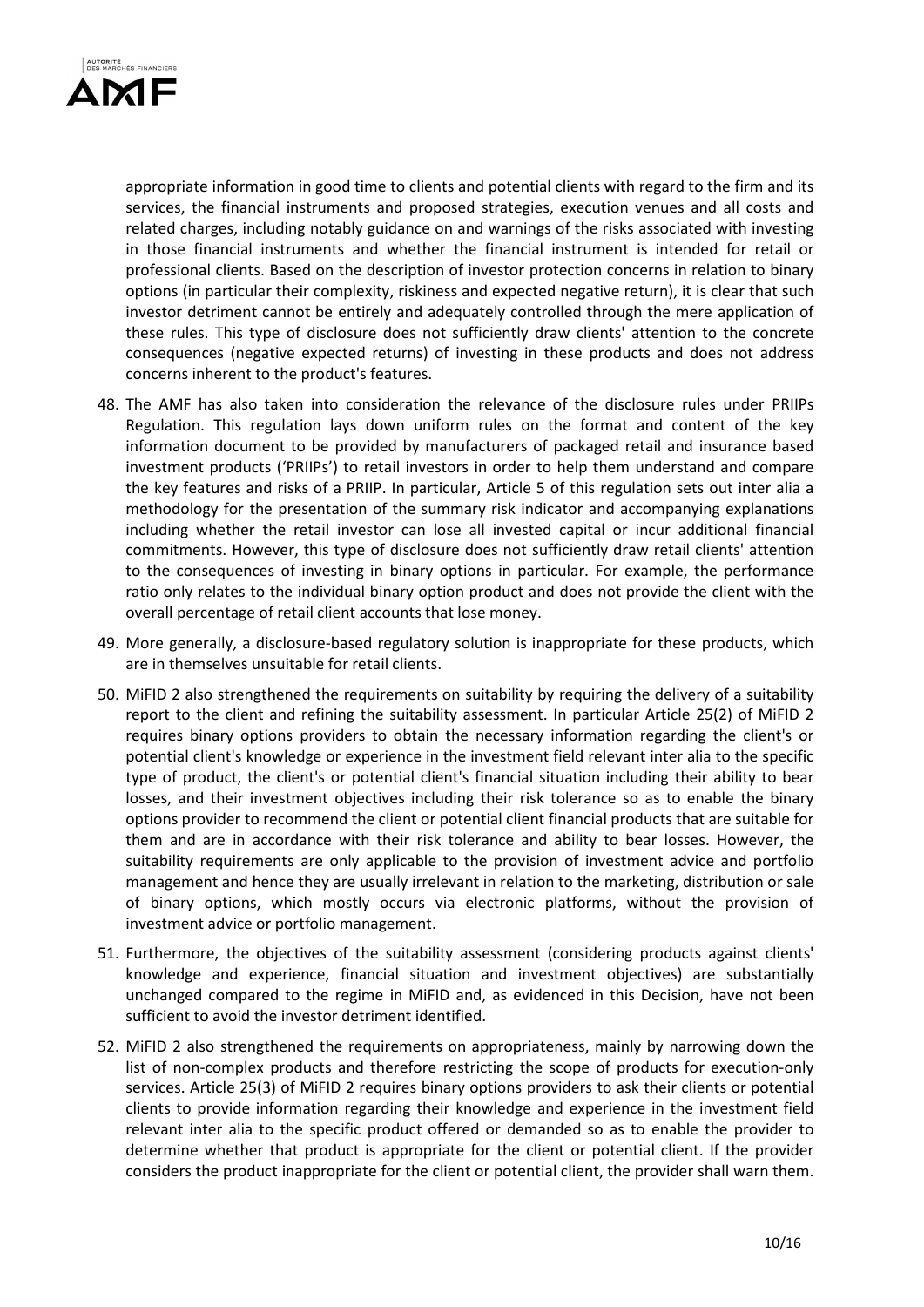

Binary options qualify as complex financial products and therefore are subject to the appropriateness test pursuant to Article 25(3) of MiFID 2.

- 53. However, that was already the case under MiFID, which provided for substantially the same appropriateness test as the one set out in MIFID 2. As evidenced in this Decision and as NCAs' supervisory experience has demonstrated $^{27}$ , the appropriateness test has not been sufficient to address the investor protection concerns described in this Decision.
- 54. Both the suitability and appropriateness tests under the existing regulatory requirements therefore are unlikely to prevent retail clients from trading binary options in a way that ensures that the significant investor protection concern is addressed.
- 55. With regard to best execution, most of the best execution rules by themselves already existed under MiFID. However, these rules have been strengthened under MiFID 2. In particular, Article 27 of MiFID 2 provides that investment firms must take 'all sufficient steps' (and no longer 'all reasonable steps') to obtain the best possible result for their clients when executing orders. Furthermore, additional information has to be published by market participants and in particular investment firms are required to disclose the top five venues where they executed client orders and the outcomes achieved when executing those orders.
- 56. The AMF has considered whether the revised best execution rules could address at least some of the concerns identified in relation to the marketing, distribution or sale of binary options to retail clients. Increased transparency around order execution helps clients to better understand and to evaluate the quality of the firm's execution practices and thus to better assess the quality of the overall service provided to them. In addition, improved information on how firms execute clients' orders, assists clients when monitoring that the firm has taken all sufficient steps to achieve the best possible results for the client. The requirements in relation to best execution also strengthen the best execution standard in relation to OTC products by requiring firms to check the fairness of the price proposed to the client when executing orders or taking decisions to deal in OTC products, including bespoke products. The requirements in MiFID 2 imply gathering market data to use for the estimation of the price of such products and, where possible, by comparing with similar or comparable products. However, the best execution rules by themselves do not address the risks linked to the product's features, other than execution, and to the wide marketing, distribution or sale of these products to retail clients.
- 57. In respect of these substantially similar existing regulatory requirements, ESMA has repeatedly noted the risks described above in investor warnings<sup>28</sup>, Questions and Answers (Q&As)<sup>29</sup> and its opinion on 'MiFID practices for firms selling complex products<sup>'30</sup>. Despite the use of such instruments designed to ensure a consistent and effective application of existing regulatory requirements, the investor protection concerns persists. This highlights that these requirements do not address the concern identified.
- 58. The AMF has also considered the potential impact of the product governance rules set out in Articles 16(3) and 24(2) of MiFID 2. These rules require providers manufacturing financial instruments (including therefore binary options) for sale to clients to ensure that the products are designed to meet the needs of an identified target market of end clients within the relevant

<sup>27</sup> See ESMA decision (EU) 2018/795 of 22 May 2018, recital 62.

<sup>&</sup>lt;sup>28</sup> ESMA's investor warning on 'risks in investing in complex products' of 7 February 2014 and ESMA's investor warning on 'CFDs, binary options and other speculative products' of 25 July 2016.

 $29$  Questions and Answers (Q&As) relating to the provision of CFDs and other speculative products to retail investors under MiFID (ESMA35-36-794) as updated on 31 March 2017.

<sup>30</sup> Opinion on MIFID practices for firms selling complex financial products of 7 February 2014 (ESMA/2014/146).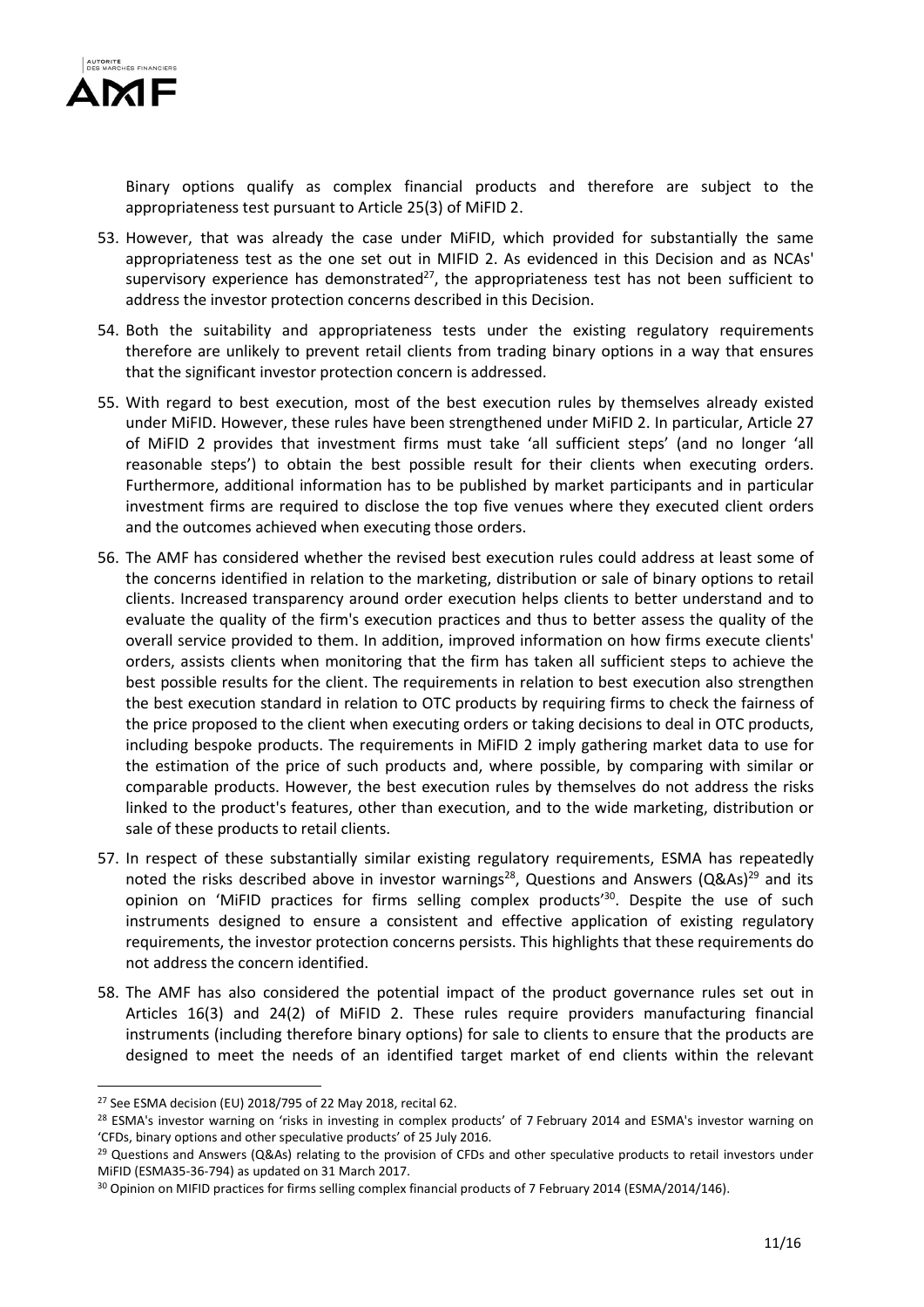

category of clients; that the strategy for distribution of the products is compatible with the identified target market; and that the providers take reasonable steps to ensure that the financial instruments are distributed to the identified target market and periodically review the identification of the target market and the performance of the product. Binary options providers shall understand the financial instruments they offer or recommend, assess the compatibility of the instrument with the needs of the client to whom it provides investment services, also taking into account the identified target market of end clients, and ensure that financial instruments are offered or recommended only when it is in the interest of the client. Furthermore, binary options providers that would distribute a financial instrument not manufactured by them shall have appropriate arrangements in place to obtain and understand the relevant information concerning the product approval process, including the identified target market and the characteristics of the product. Binary options providers distributing financial instruments manufactured by providers not subject to the product governance requirements in MiFID 2 or by third-country providers shall also have appropriate arrangements to obtain sufficient information about the financial instruments.

- 59. The product governance requirements have been introduced for the first time in Union law under MiFID 2 and have been further clarified by  $ESMA<sup>31</sup>$ .
- 60. The purpose of these requirements is to narrow down the type of clients (that is, the target market) for which financial instruments would be appropriate and to which they should therefore be distributed. Considering the features of binary options (high degree of losses, negative expected return, short term of contracts, complexity of pricing structures, and in general the lack of reasonable investment objectives), NCAs and ESMA are of the view that no positive retail target market could be determined. Several firms, after implementation of MiFID 2 and the product governance requirements, still market binary options to the mass market.
- 61. Considering the foregoing, and in accordance with the provision of Article 42(2)(b) of MiFIR, the AMF is satisfied that existing regulatory requirements applicable under Union law do not sufficiently address the risks for investor protection identified in relation to the marketing, distribution and sale of binary options to retail clients should ESMA decide not to renew its product intervention measure.

#### IV. Absence of disproportionate effect (Article 42(2)(c) of MiFIR)

- 62. The various measures adopted under French law, such as the prohibition of digital marketing communication relating to the provision of investment services on certain financial contracts defined under the General Regulation of the AMF<sup>32</sup> or the publication of a « black list » of websites unauthorized to distribute binary options, have proven insufficient to adequately address identified investor protection concerns raised by the marketing distribution and sale of binary options to retail clients.
- 63. Taking into account the nature of these risks (in particular the high level of loss registered by retail clients investing in binary options, negative expected returns, complexity of pricing structures, embedded conflicts of interests between binary options providers and investors), the relatively high number of investors exposed to these products and the level of knowledge of investors investing in binary options, which are complex products difficult to understand for retail investors, the AMF is satisfied, in accordance with the provisions of Article 42(2)(c) of MiFIR, that a prohibition of the marketing, distribution and sale of binary options to retail clients is justified and

<sup>31</sup> ESMA, Guidelines on MiFID II product governance requirements, 2 June 2017 (ESMA35-43-620).

<sup>32</sup> Articles L. 533-12-7 of the French Monetary and Financial Code and 314-7 of the AMF General Regulation, as further specified by AMF position 2017-01 ; Article L. 222-16-1 of the French Consumer Code.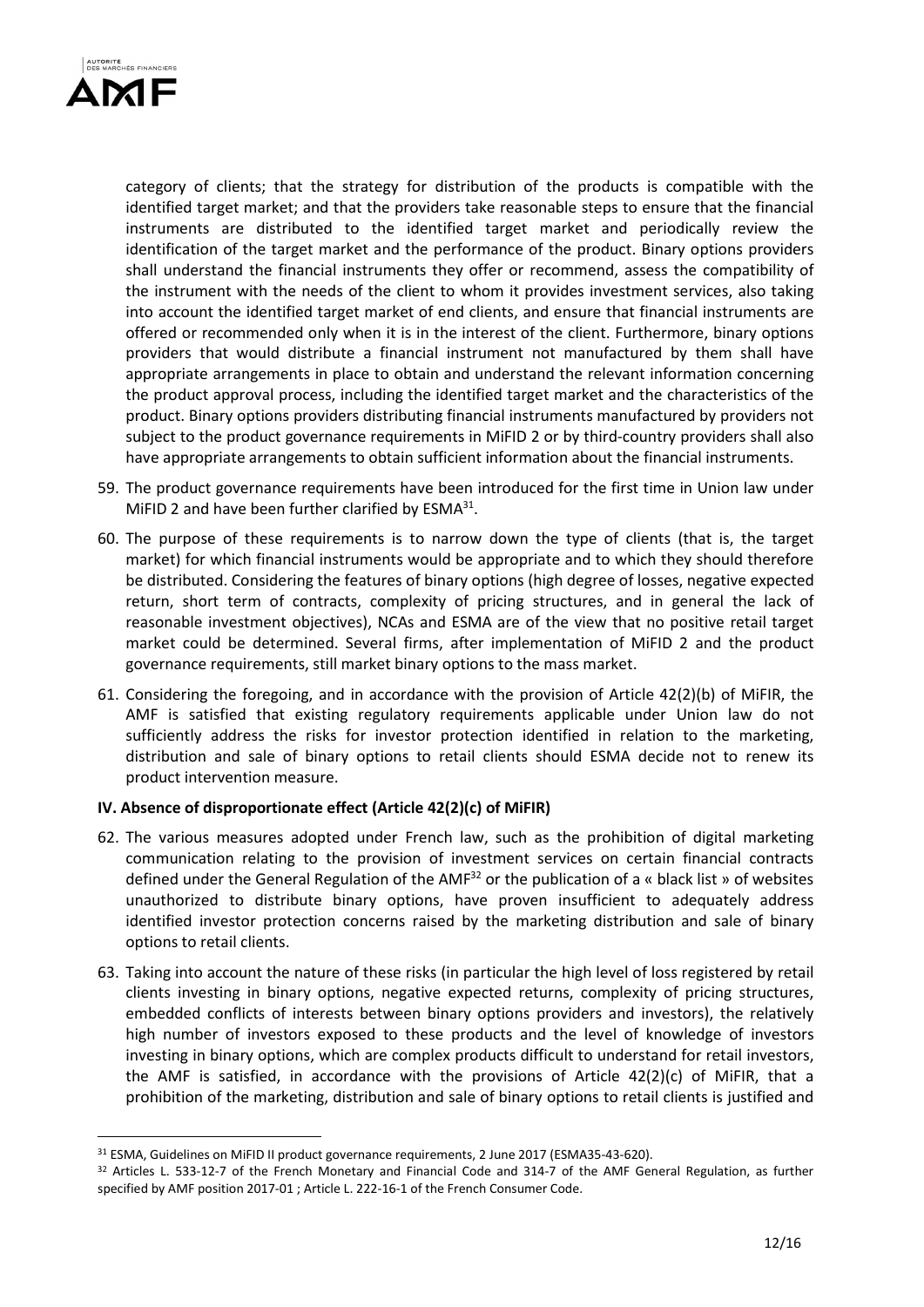

proportionate in order to mitigate the insuffisance of existing regulatory requirements applicable under Union law and national law and provide an adequate protection to retail investors.

- 64. Furthermore, the AMF notes that, further to ESMA's call for evidence on potential product intervention measures on contracts for differences and binary options to retail clients<sup>33</sup>, ESMA decided on 22 May 2018 to prohibit, during three months, the marketing, distribution and sale of binary options to retail clients. This ban has been renewed by ESMA on 21 September 2018, on 14 December 2018 and on 22 March 2019. This prohibition of the marketing, distribution and sale of binary options to retail clients is in force since 2 July 2018. The adoption by the AMF of a national measure equivalent to the one adopted by ESMA, which aim at taking over ESMA's measure when expiring in order to ensure the continuity of such prohibition, should not have any significant impact on investors and market participants.
- 65. The adoption by the AMF, as well as other NCAs, of a national intervention measure on binary option is also necessary in order to address any possible resurgence of the investor protection concerns related to the marketing, distribution and sale of binary options to retail clients at the time where the measure adopted by ESMA, whose powers are only temporary, will come to expiry. In this regard, the AMF notes that the Netherlands, Poland and the United Kingdom have recently notified ESMA of their intention to implement their product intervention powers in order to adopt national measures. These measures gave rise to the issuing of an ESMA opinion considering such measures to be justified and proportionate and inviting other NCAs to adopt national measures at least as stringent as those adopted by ESMA<sup>34</sup>.
- 66. Prior to the adoption of national product intervention measures on binary options and CFDs, the AMF has carried out a public consultation from 25 March to 15 April 2019 on its draft decisions in order to gather feedback from interested investors and market participants. The AMF has received 40 answers during this consultation, nearly half of which come from associations representing consumers and investors, the other replies being issued by professional associations or market participants active on the CFD and binary options markets. The vast majority of respondents expressed a favourable opinion on the draft national measures subject to consultation and regarding the approach taken by the AMF, consisting in the adoption of national measures having a similar nature and scope to that of ESMA's measures.
- 67. Considering the foregoing, the AMF considers that the adoption of a decision prohibiting the marketing, distribution and sale of binary options to retail clients in France or from France cannot be regarded as disproportionate, having regard to the nature of identified risks, to the level of sophistication of concerned investors or market participants and to the likely effect of this measure on investors or market participants who may hold, use or benefit from the concerned products.

#### V. Absence of discriminatory effect (Article 42(2)(e) of MiFIR)

68. Considering the identified risks, the type and number of concerned investors, the position previously expressed by ESMA regarding the marketing of binary options to retail clients and the measures adopted by ESMA or certain Member States in order to address the risks raised by binary options for retail investors and given the fact that the marketing, distribution or sale of binary options mainly occur cross-border and that, in accordance with Article L. 621-2, paragraph 2 and

<sup>&</sup>lt;sup>33</sup> Call for evidence on potential product intervention measures on contracts for differences and binary options to retail clients of 18 January 2018 (ESMA35-43-904).

<sup>34</sup> ESMA, Press release of 2 April 2019 (ESMA issues four positive opinions on national product intervention measures, ESMA71-99-1138).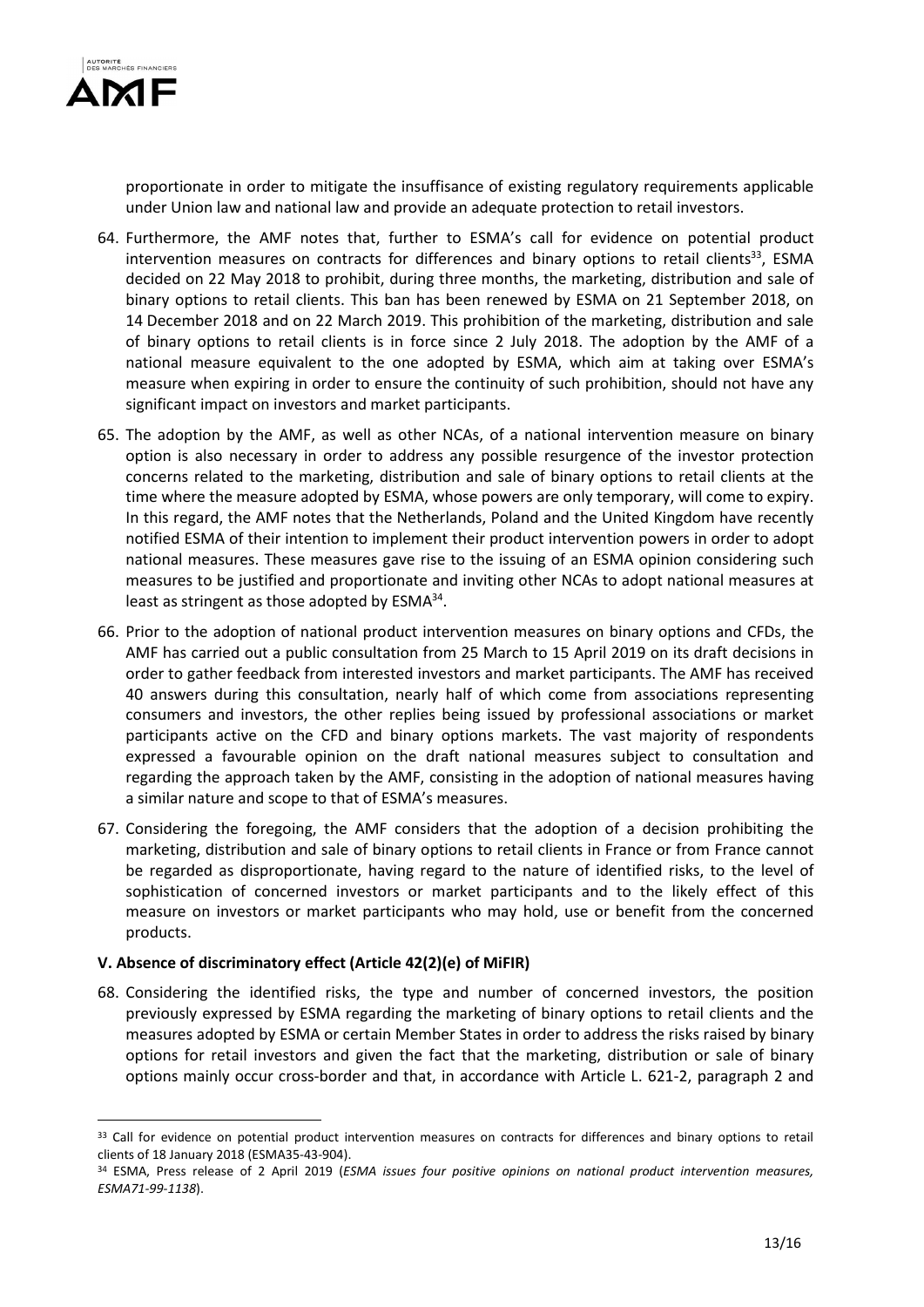

Article L. 621-13-7, I of the French Monetary and Financial Code, and Article 42 of MiFIR, the AMF is only entitled to restrict or prohibit the marketing, distribution and sale of certain products to the extent that this activity occurs in France or from France, the AMF considers that the envisaged prohibition measureprovides for equal treatment of the marketing, distribution or sale of binary options regardless of the Member State from which those services or activities are carried out and does not have a discriminatory effect on services or activities provided from another Member State, in accordance with Article 42(2)(e) of MiFIR.

### VI. Consultation and notice (Article 42(2)(d) and (f), 42(3) and 42(5) of MiFIR)

- 69. In accordance with Article 42(2)(d) of MiFIR, the AMF has properly consulted competent authorities in other Member States that the AMF considered likely to be significantly affected by its decision, namely the NCAs of Belgium, Cyprus, Latvia and the United Kingdom (the Cypriot and Latvian NCAs supervising actors having marketed and broadcasted advertisement for binary options in France in 2017 and the United Kingdom having a developed and active binary options industry).
- 70. In accordance with Article 42(3) of MiFIR, the AMF has, one month before the date on which the measure is intended to take effect, informed all other competent authorities and ESMA in writing of the details of: (a) the financial instrument to which the proposed action relates; (b) the precise nature of the proposed prohibition and when it is intended to take effect; and (c) the evidence upon which it has based its decision and upon which it is satisfied that each of the conditions in Article 42(2) of MiFIR are met.
- 71. In accordance with Article 42(2)(f) of MiFIR, the AMF did not consulted public bodies competent for the oversight, administration and regulation of physical agricultural markets under Regulation (EC) No 1234/2007, as the AMF has considered that binary options subject to this decision do not raise a serious threat to the orderly functioning and integrity of the physical agricultural markets. The AMF nonetheless informed these authorities of its decision.
- 72. In accordance with Article 42(3) of MiFIR, the AMF publishes on its website a notice of this Decision, specifying its details, the date on which it takes effect and the evidence upon which it is satisfied that each of the conditions laid down in Article 42(2) of MiFIR are met.

#### VII. Decision

73. On the basis of Article L. 621-13-7, I and Article L. 621-2, paragraph 2 of the French Monetary and Financial Code, and Article 42 of Regulation (EU) No 600/2014 of the European Parliament and of the Council of 15 May 2014 on markets in financial instruments and amending Regulation (EU) No 648/2012 and Article 21 of Commission Delegated Regulation (EU) 2017/567 of 18 May 2016 supplementing Regulation (EU) No 600/2014 of the European Parliament and of the Council with regard to definitions, transparency, portfolio compression and supervisory measures on product intervention and positions, the AMF decides the following :

#### Article 1

#### Temporary prohibition on binary options in respect of retail clients

1. The marketing, distribution or sale to retail clients of binary options is prohibited.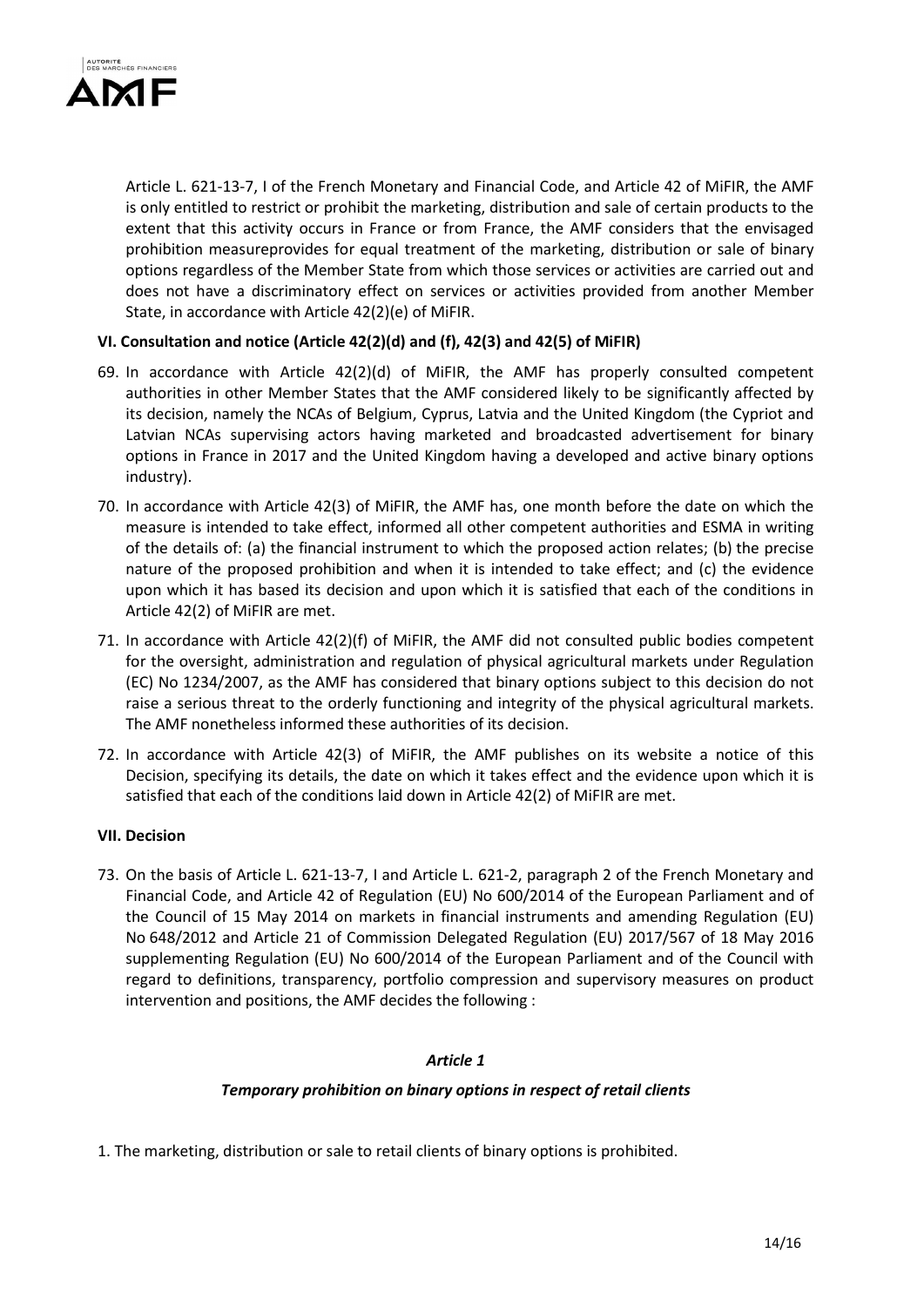

2. « Binary options » means any derivative (within the meaning of Article 2(1)(29) of Regulation (EU) No. 600/2014 of the European Parliament and of the Council of 15 May 2014 on markets in financial instruments), irrespective of whether it is traded on a trading venue, that has the following features :

- (i) it must be settled in cash or may be settled in cash at the option of one of the parties other than by reason of default or other termination event;
- (ii) it only provides for payment at its close-out or expiry;
- (iii) its payment is limited to:
	- a) a predetermined fixed amount or zero if the underlying of the derivative meets one or more predetermined conditions; and
	- b) a predetermined fixed amount or zero if the underlying of the derivative does not meet one or more predetermined conditions.
- 3. The prohibition in paragraph 1 does not apply to:
	- (i) a binary option that meets the following conditions:
		- a) the term from issuance to maturity is at least 90 calendar days;
		- b) a prospectus drawn up and approved in accordance with Directive 2003/71/EC is available to the public; and
		- c) the binary option does not expose the provider to market risk throughout the term of the binary option and the provider or any of its group entities do not make a profit or loss from the binary option, other than previously disclosed commission, transaction fees or other related charges;
	- (ii) a binary option for which the lower of the two predetermined fixed amounts is at least equal to the total payment made by a retail client for the binary option, including any commission, transaction fees and other related costs.

4. « Retail clients » means clients not meeting the conditions set forth in paragraph 2 of Article L. 533- 16 of the French Monetary and Financial Code.

#### Article 2

#### Prohibition of participating in circumvention activities

It shall be prohibited to participate knowingly in activities the object or effect of which is to circumvent the requirements in Article 1.